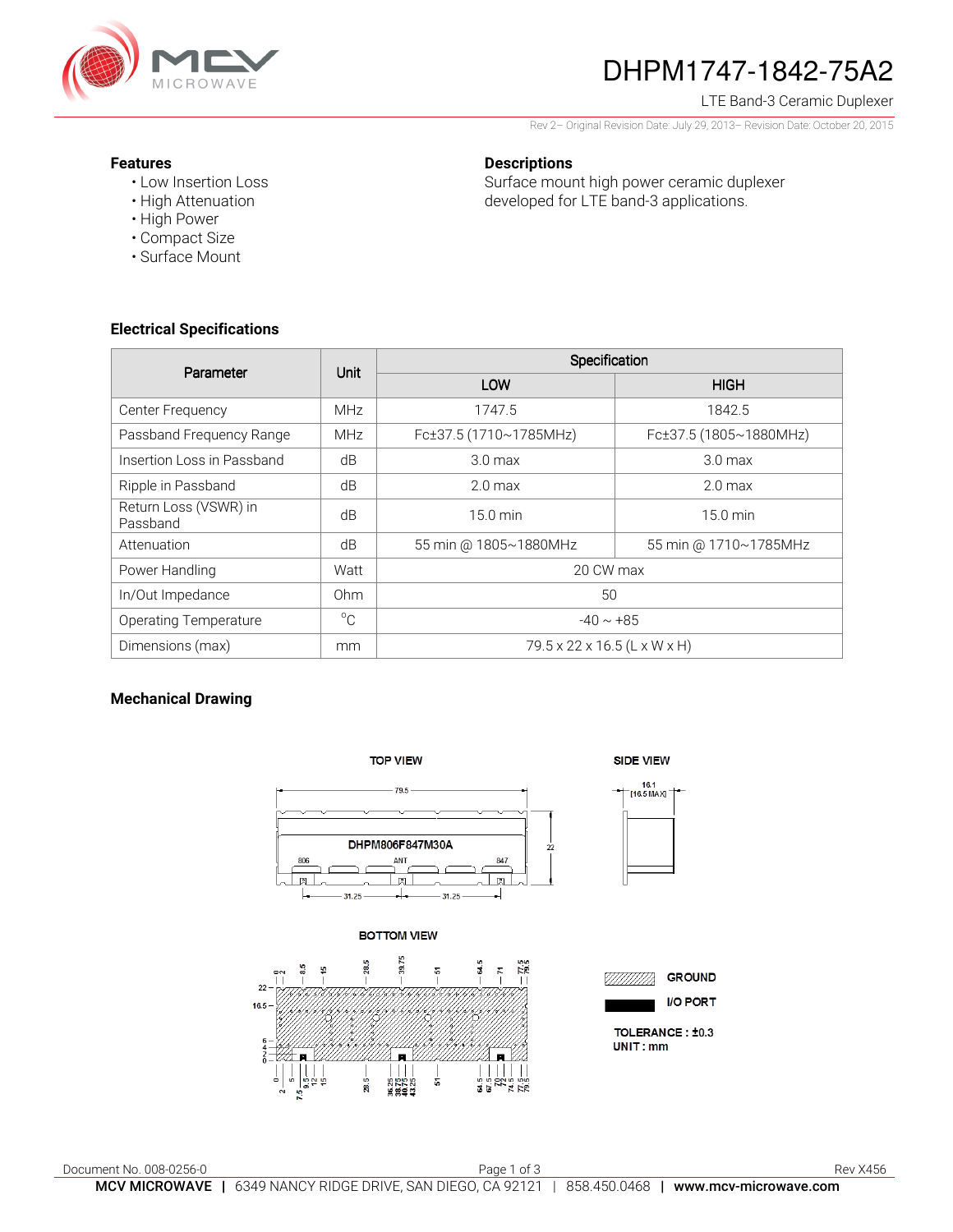

### DHPM1747-1842-75A2

#### LTE Band-3 Ceramic Duplexer

Rev 2– Original Revision Date: July 29, 2013– Revision Date: October 20, 2015

#### **Recommended PCB Layout**



#### **Electrical Response**